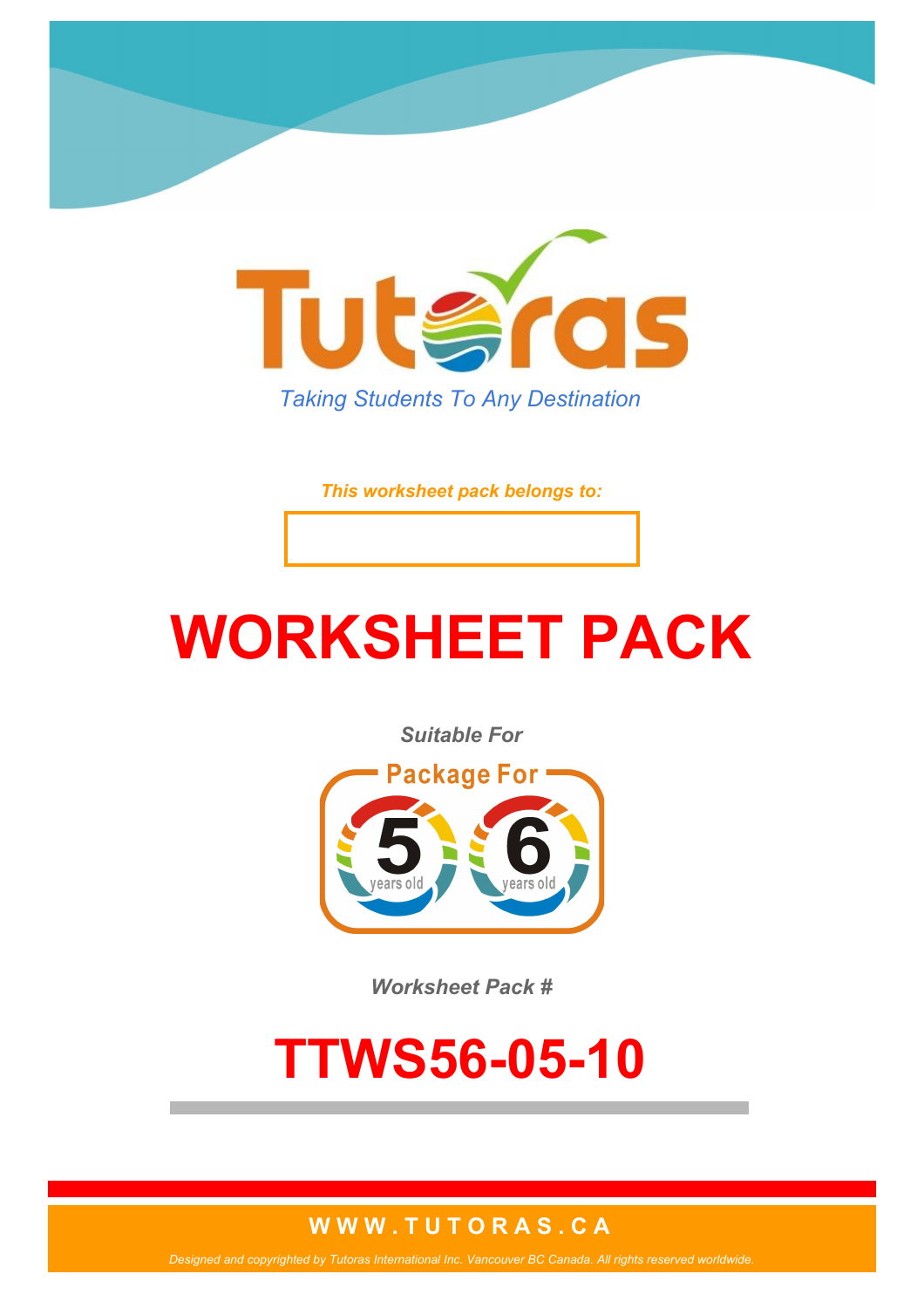



### **COLOR THE VOWELS AS REQUIRED**



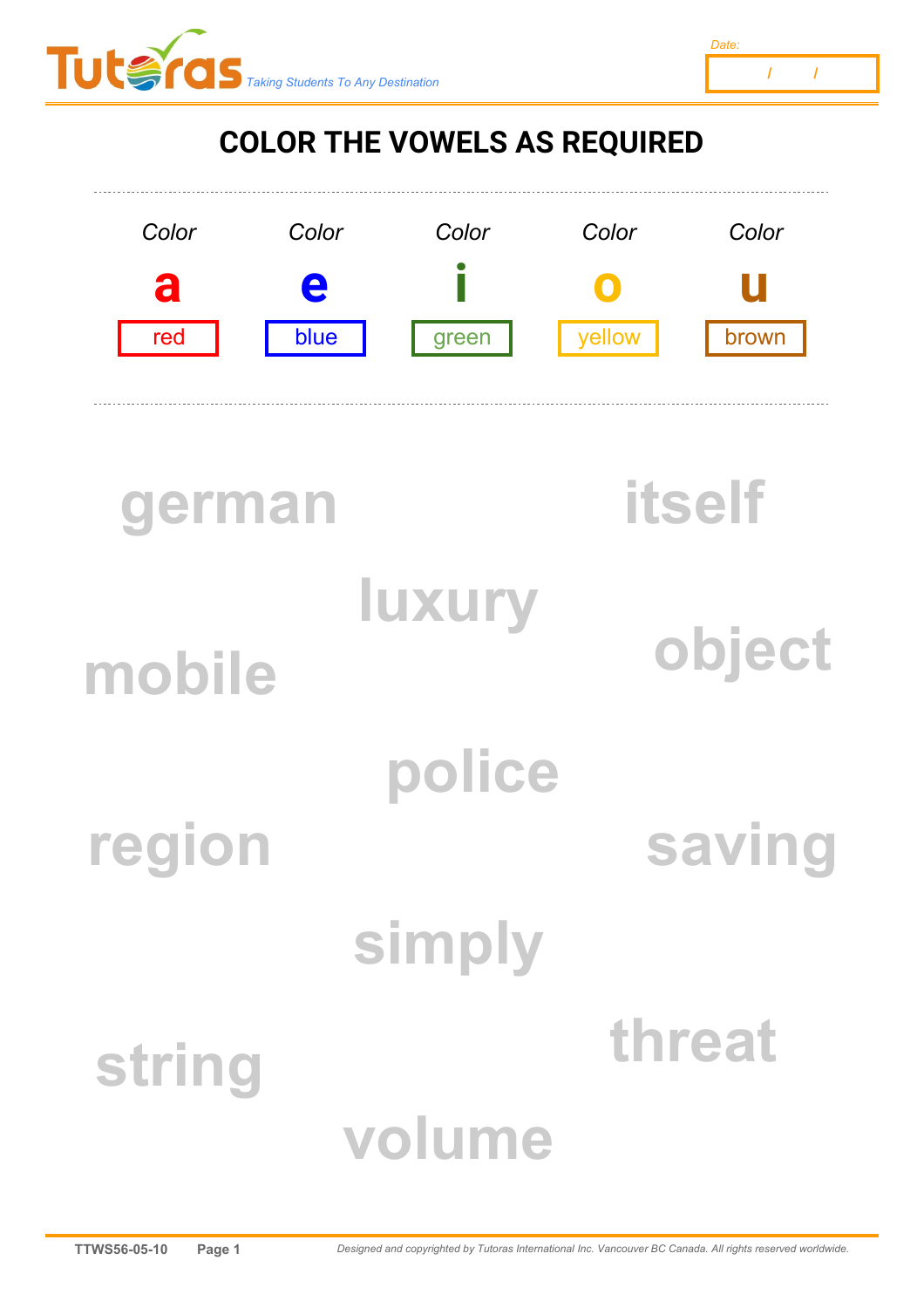



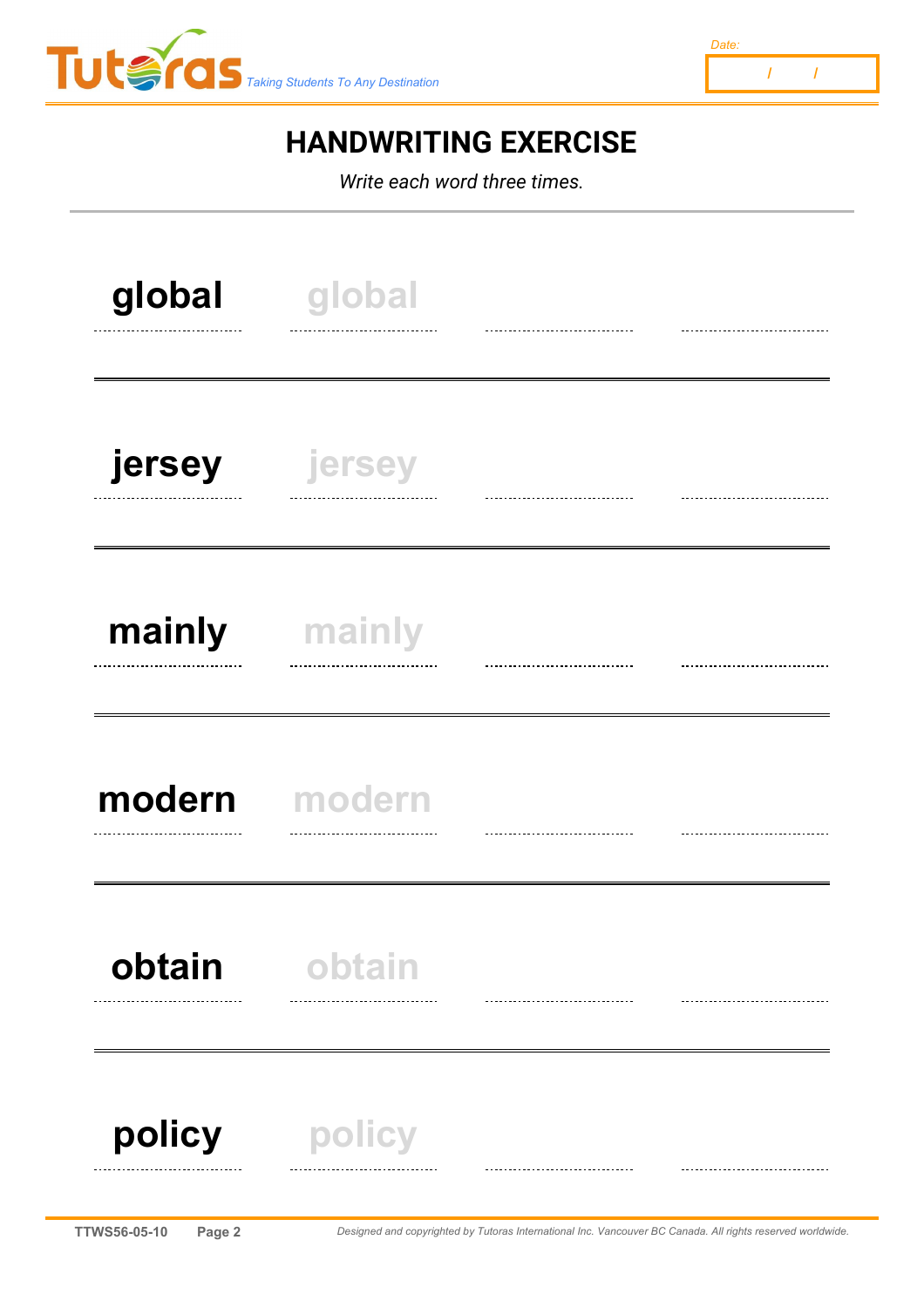



*Write each word three times.*



**TTWS56-05-10 Page 3** *Designed and copyrighted by Tutoras International Inc. Vancouver BC Canada. All rights reserved worldwide.*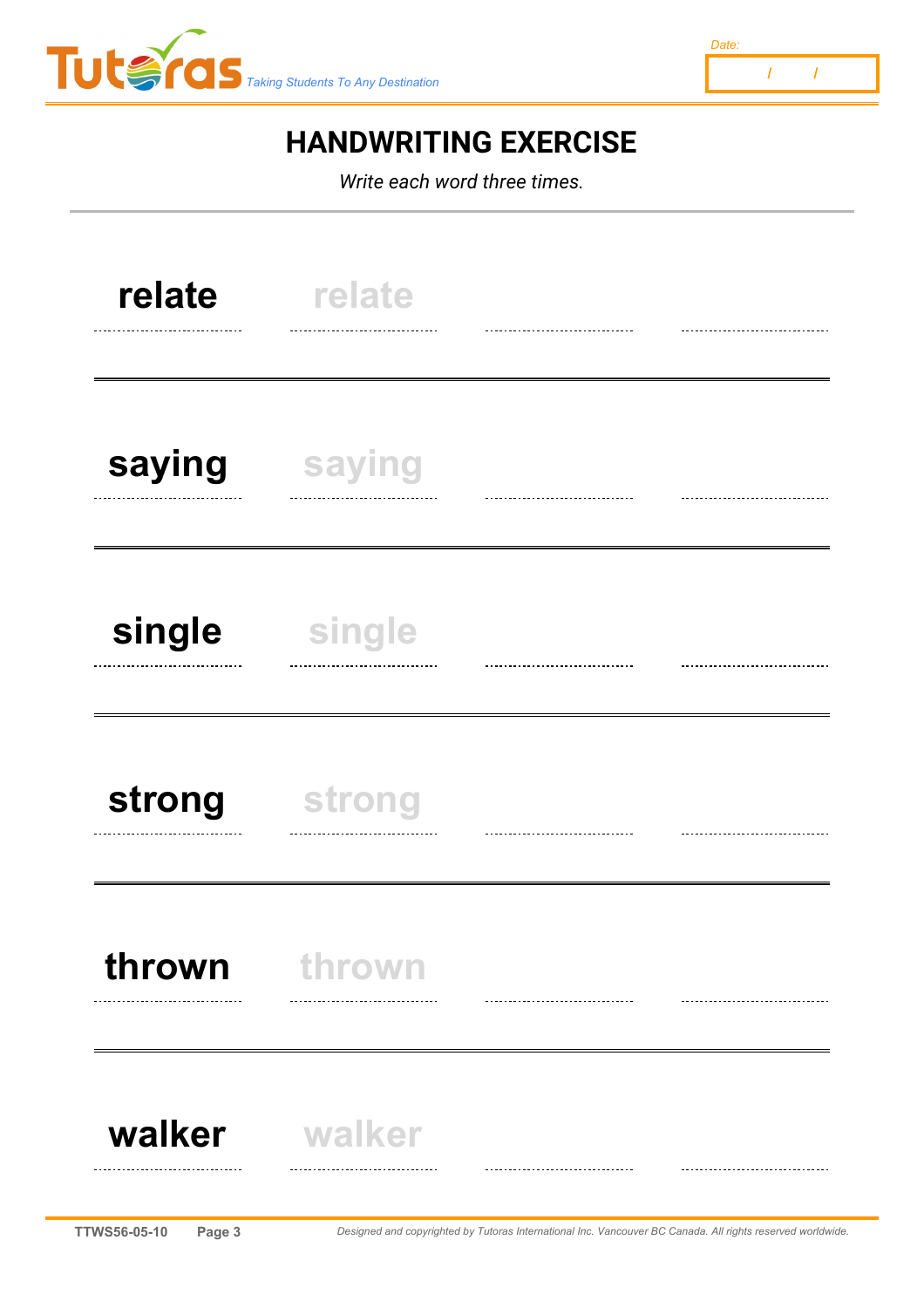



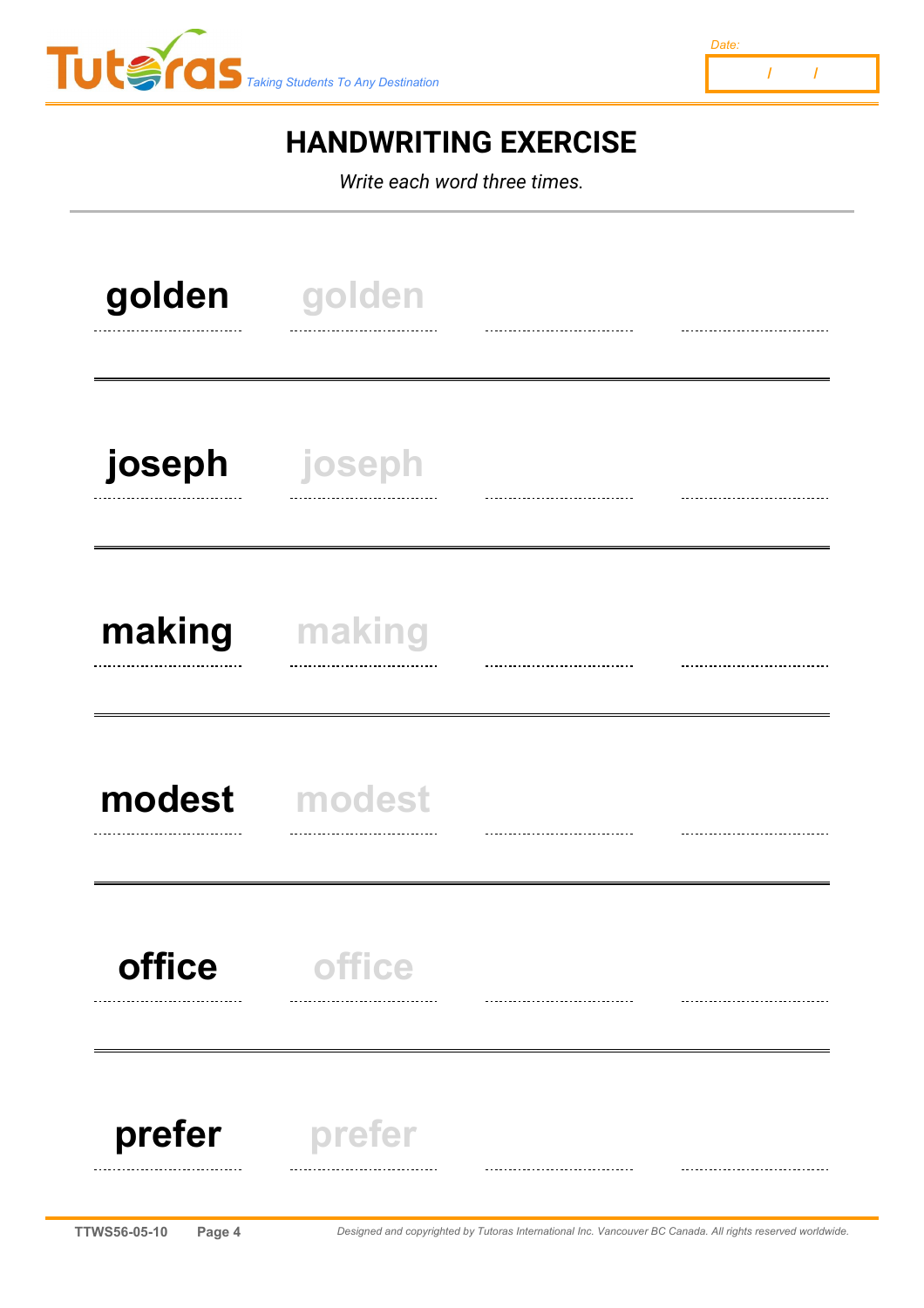



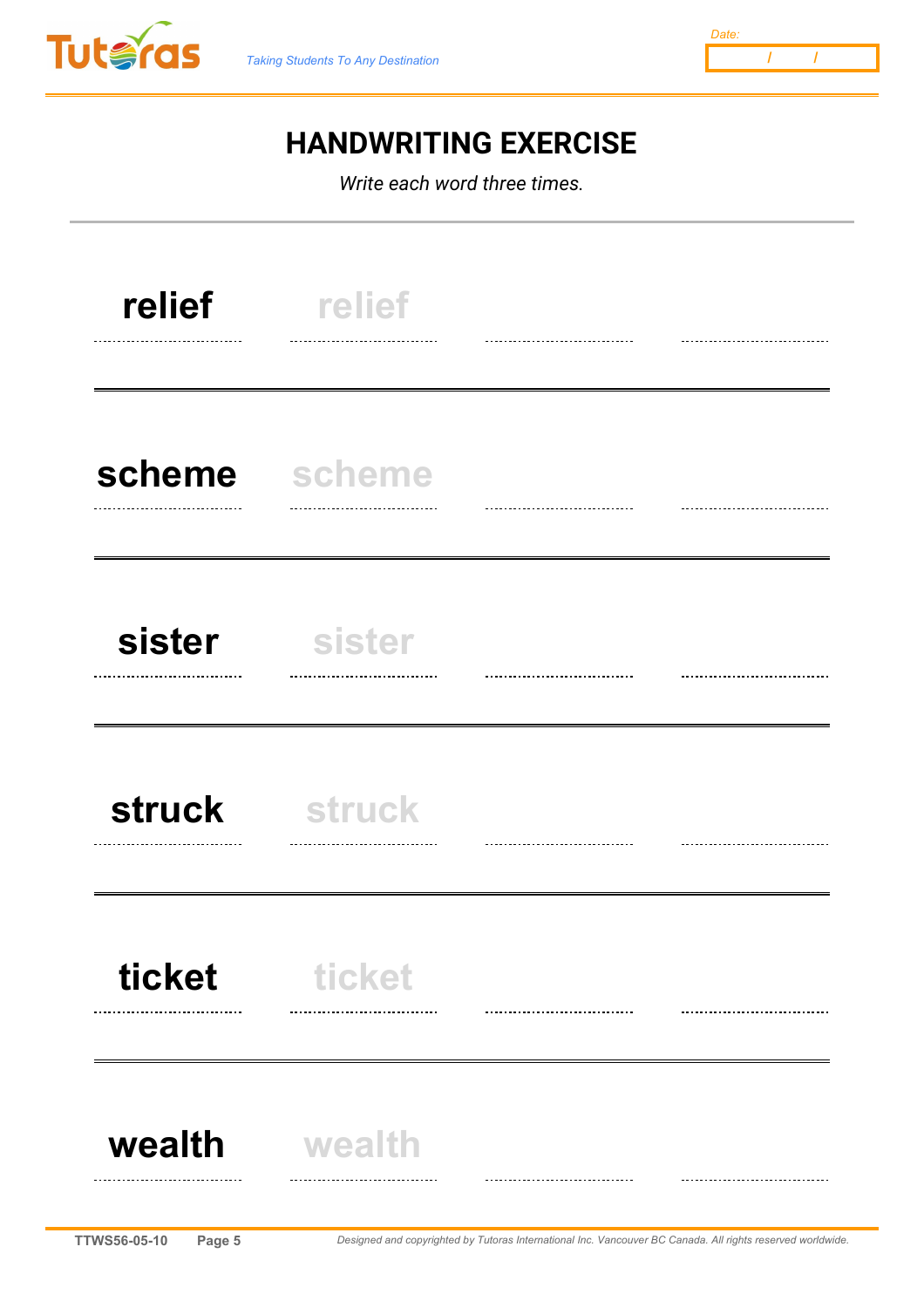